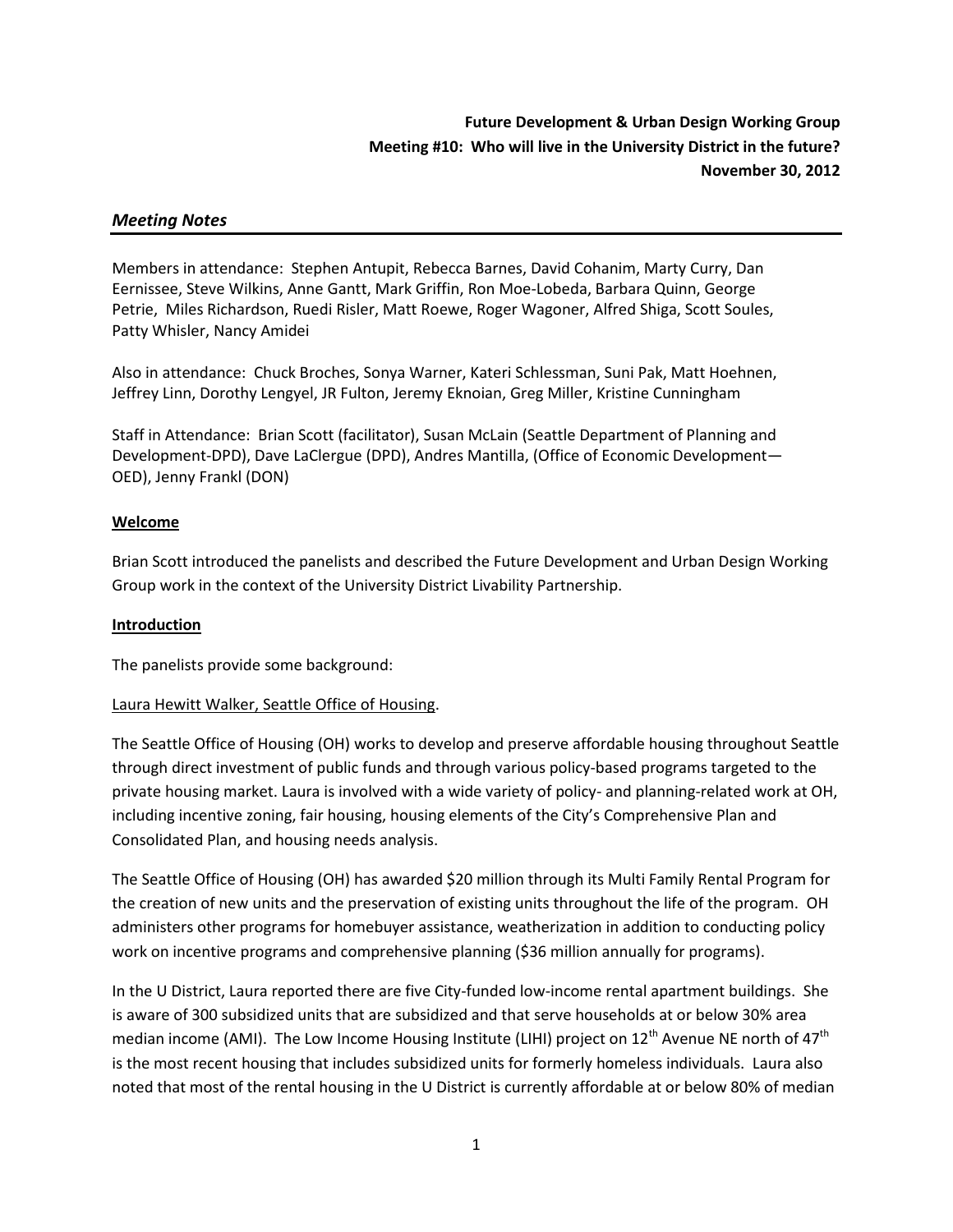income (average rents according to Dupre + Scott Fall 2012 Apartment Vacancy Report are \$857 for studios, \$1,041 for 1-bedrooms, and \$1,299 for 2-bedroom/1baths – all affordable to households with incomes 60-65% of AMI). Citywide market-rate rents are also affordable, averaging from \$965 for studios to \$1,331 for 2-bedroom/1 bath apartments (affordable to households with incomes less than 60% of AMI).

### Bill Rumpf, Mercy Housing.

Mercy Housing's mission is to create stable, vibrant and healthy communities by developing, financing and operating affordable, program-enriched housing for families, seniors and people with special needs who lack the economic resources to access quality, safe housing opportunities.

Evolving from 5 sisters' order, Mercy housing today owns and manages 1,800 apartments in Washington State from Bellingham to Olympia. A typical affordable housing project includes 50-60 units of housing with an average household income of \$17,000. 2/3 are occupied by families and 1/3 are occupied by elderly people.

### Chris Fiori, Heartland LLC.

Chris provides economic analysis on a wide array of real estate and planning initiatives, most often providing market analysis for multifamily residential developers . He is currently under contract with Seattle DPD to study the current and future market for residential development in the University District. He said he studies how markets function in the region to inform policy decisions, and he often works to analyze how policies affect land values and outcomes of redevelopment. Often he is asked to evaluate how to catalyze investment in neighborhoods.

For the University District, he is looking at the potential for the residential market, particularly highrise development. He will be conducting interviews with developers, and conducting independent analysis. Chris noted that long-term projections are based on assumptions about larger trends in Seattle and the region over time, and that beyond a 3-year horizon, they are fairly speculative.

#### John Marasco, Security Properties.

Security Properties is the developer of the former CURVe project, a mixed-use development planned at 4557  $11<sup>th</sup>$  Avenue. The project is a collaboration between Children's Hospital and the University of Washington, and it contains a diversity of residential units, including affordable, market rate and units appropriate for families.

Security Properties is a Seattle-based developer/owner/operator of multifamily projects. The CURVe project is being developed on behalf of Children's Hospital and the UW, and the housing will be geared toward the staff each institution. Funding for the project is coming from Children's Hospital and the property is provided by the UW. The project will feature 184 units including larger units (3 bedrooms). Twenty percent of the units will be set aside for income-restricted households meeting 75% of area median income (AMI). The project is using Seattle's MFTE program, which provides a 12-year tax abatement incentive.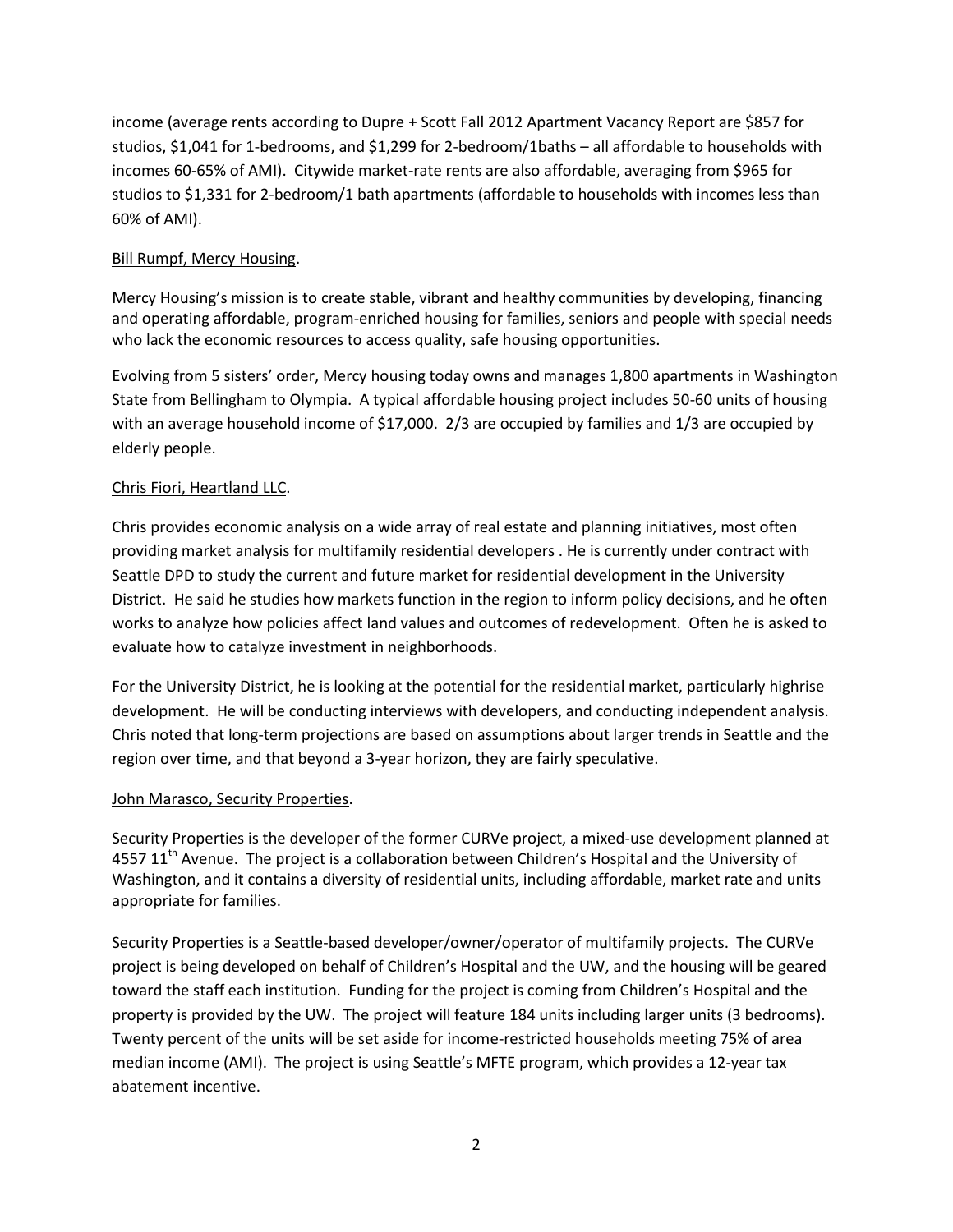### **Panel Discussion**

Brian Scott provided some introductory remarks. Brian is the facilitator for the University District Livability Partnership (UDLP). He said he has observed broad consensus that things need to be different in the University District including: more families, more development generally, a diversity of housing choices and residents beyond student housing, and affordable housing that is balanced with market-rate housing.

**Question #1: What is needed to help the U District neighborhood move toward:** 

- **A diversity of housing choices that includes rental, ownership, various sizes of housing in lowrise, single family and highrise developments**
- **A diversity of residents that include young professionals, families and seniors in addition to the existing student mix**

**Chris Fiori:** There is a question of feasibility, what would the private market and nonprofits do? The U District is going to be different regardless of planning because light rail will change the dynamics of the area, making the neighborhood "time-competitive" similar to Capitol Hill. Light rail will give the neighborhood an almost-immediate lift. In the Roosevelt neighborhood, Heartland assumes a 10-20% lift in market rents, for example. In the U District the market will build on the UW. One possible shift to an increase in non-student population could be through development that targets graduate students and young professors/staff, which could help to establish pockets of "adult" housing. A key question is "how best to shape growth?"

**Bill Rumpf.** The way Mercy Housing approaches affordable housing is "how do we do something the market does not produce?" Mercy Housing likes to combine residential development with services such as child care, senior services and access to jobs. He noted that greater density relieves some of the development pressure on the low-income housing market.

**Laura Hewitt Walker:** Public resources for housing are not growing. A key question is where we should prioritize low-income housing that Seattle funds in Seattle's neighborhoods. The University District offers great access to quality schools, a YMCA, farmer's market, transit, jobs. Challenges the neighborhood needs to continue to address includes coordination between social service agencies, crime, ensuring that homeless people have access to services.

The Seattle Office of Housing will never have adequate resources to address affordable housing. It is paramount that the private market has a role to play in the provision of affordable housing. Example of private affordable housing include micro-housing for student. Further, the MFTE is important because it gets projects through the new construction phase. It is important to note that up-zones increase the value of land and the cost of housing.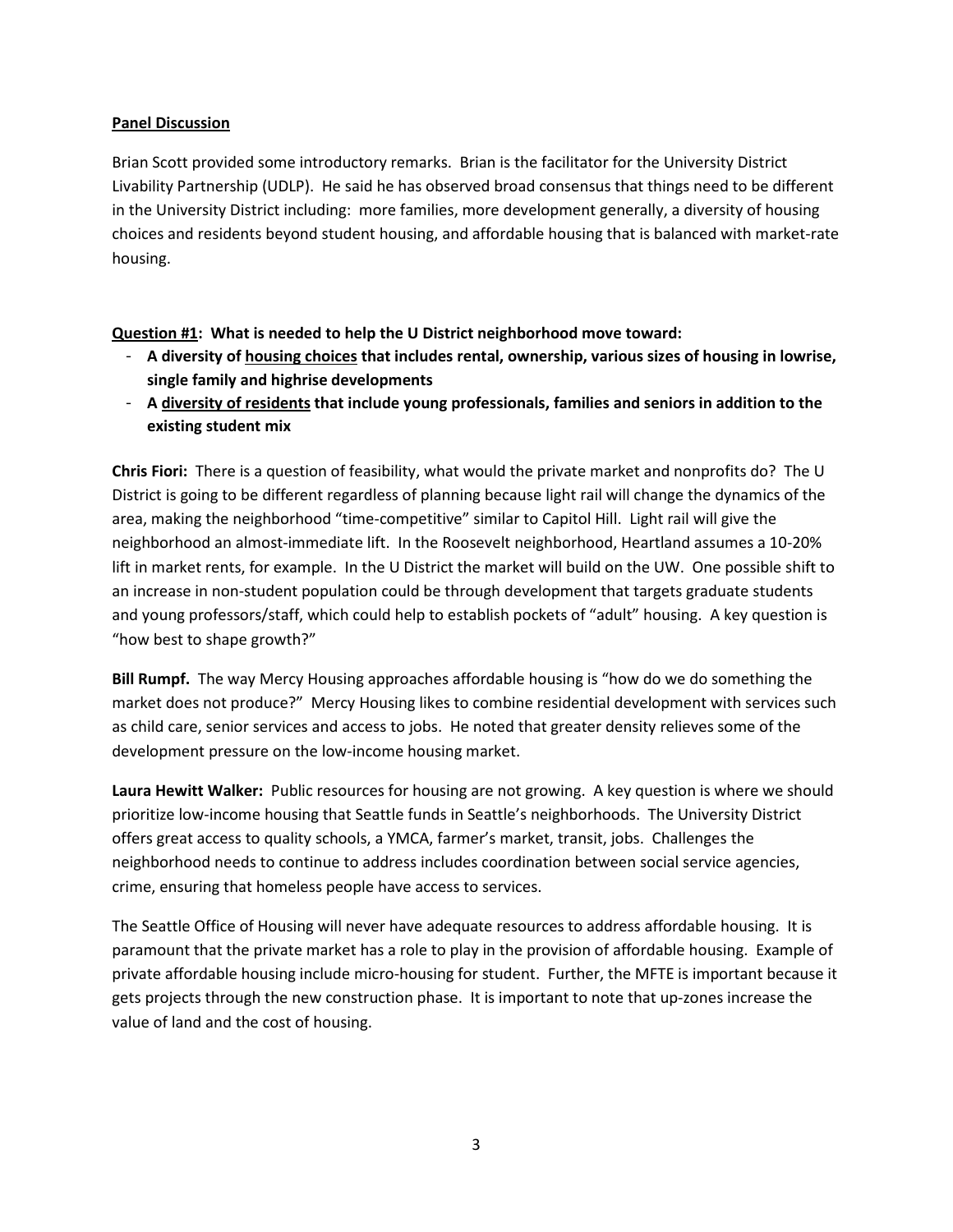**John Marasco:** The University District needs a more diverse housing stock. The neighborhood needs to re-brand itself for the non-student market. New UW housing in the southern part of the district creates opportunities for a more diverse "Seattle neighborhood" north of NE 45<sup>th</sup> Street.

The Security Properties project will introduce a new housing type. More projects like this are needed. The type of retail along the Ave will also influence the neighborhood's "brand". Businesses that are oriented toward non-students will help orient the residential market toward being more of a "Seattle neighborhood."

### **Question #2: What is the role of financing, zoning, construction costs in moving toward more diversity in housing choices and diversity?**

**John Marasco:** Today is the perfect storm for the market: strong demand for multifamily housing combined with good access to capital and new retail coming in. A major asset in the neighborhood is the UW's Health Sciences Center. Much of the neighborhood is zoned for 65' in height.

Do we provide the opportunity for higher heights and densities? John said he is not sure the market today would support concrete and steel construction. However, he cautioned planners to not let that influence the potential for higher zoned heights in the future. The market may support heights up to 240' in the future in ten years or so.

**Chris Fiori:** Capital will follow where value works. By and large in Seattle, infill development with a strong economic study will entice capital to support higher construction, but successful precedents always have a bigger impact on the market than economic studies. Right now, the rental markets don't support high rise, but in the future, the presence of views and transit will boost rents. Other important elements in the neighborhood include: retail, parks and open space, public safety. The character and quality of the public realm are an important part of the value equation. Chris cautioned planners to not over-promise with zoning that is too ambitious; "over-zoning" doesn't have a big economic cost, but it burns political capital in a neighborhood and may slow redevelopment under certain circumstances.

## **Question #3: As the U District grows and develops, how can we ensure that the area continues to be affordable for all income ranges? The City provides some programs for affordability. What is the role of the community and developers in providing a range of affordable units?**

**Bill Rumpf:** Financing and construction costs vary but zoning has more longevity. Mercy Housing relies on subsidized capital, so they've been able to develop during the recession. He noted that raising potential density raises land values. He recommended that existing zoned heights be retained where existing multifamily apartments are located, and that indiscriminate up-zoning be avoided. He cited Vancouver as a city that's been strategic about leaving heights low in certain areas to avoid redevelopment pressure. He recommended that zoning changes be used to create a different community character. He noted that low-income housing providers will always construct wood frame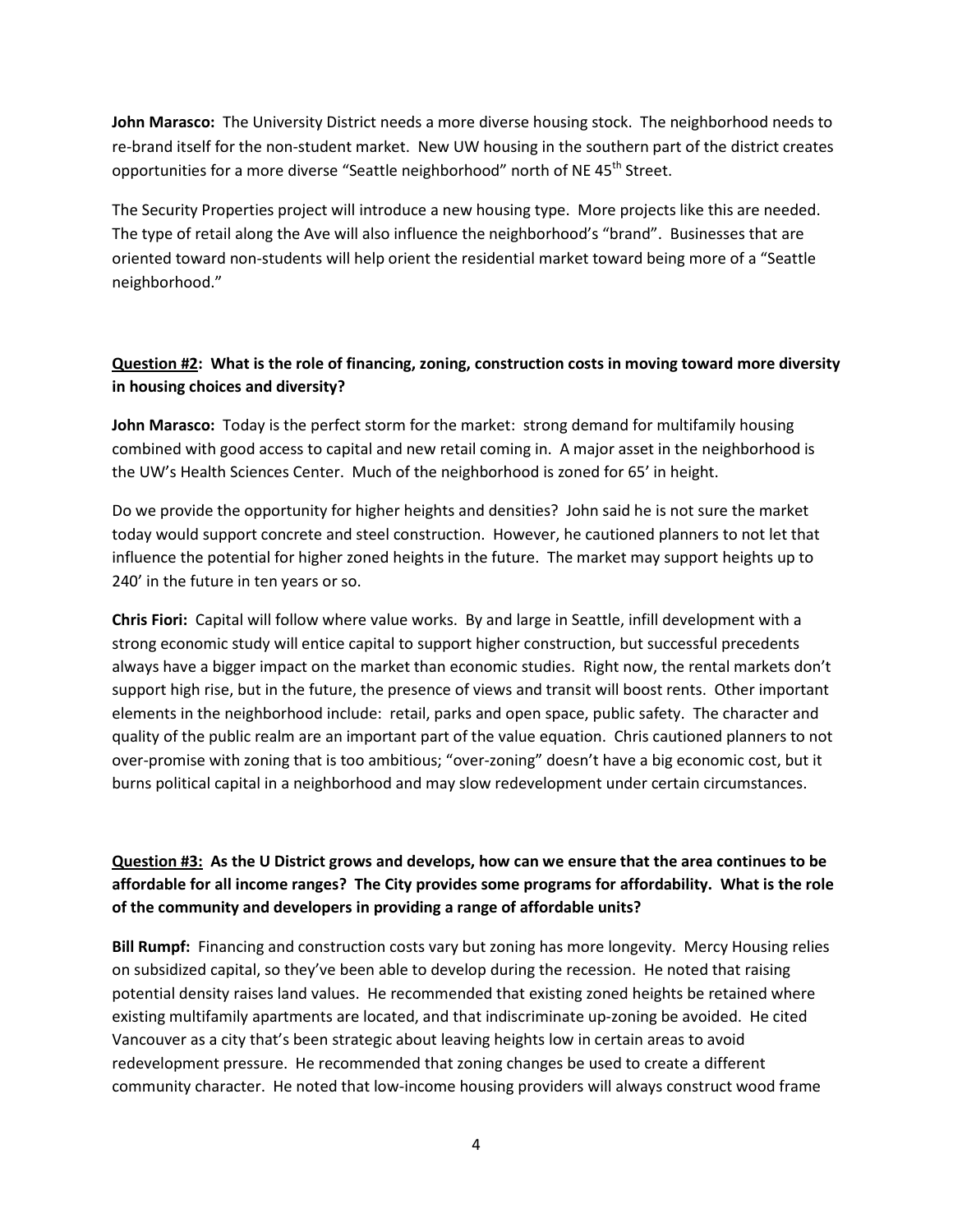construction because of its relatively low cost ("5 over 1": five floors of wood frame over two floors of concrete).

**Laura Hewitt Walker:** Laura noted that, in highrise zones, low-income housing developers continue to develop 5 over 1. However, land values increase, causing per-unit subsidy costs to rise.

## **Question #4: What other factors will help move the neighborhood toward a viable residential population, to encourage investment in new, high quality residential construction; and where people will want to live?**

**John Marasco:** Factors that will move the U District a more viable population include: 1) marketing 2) sense of place through new development that introduces a new image. He cited Columbia City as an area that has made this transition; it took a long time, but eventually retail, services, and marketing reached the critical mass needed to give the neighborhood momentum.

**Chris Fiori:** There are 6,100 units in the U District, 75% of the units are apartments. There are 607 single family residents, 350 of these are occupied by the owner (the rest are rentals). It is important to think about the role of single family and multifamily housing in combination with the types of retail along the Ave. Put another way, the rental single-family houses may be a better fit for families than new construction, which will be more expensive.

**Bill Rumpf:** The U District is already and attractive neighborhood, and the light rail investment will make it moreso. The identity of commercial businesses can change the character of the neighborhood – a greater diversity of businesses will broaden the residential appeal. The area around Seattle University is an example of this.

**Laura Hewitt Walker:** Laura recommended the community think globally when thinking about housing. Consider creating a plan for housing. Think about what you want to achieve in terms of housing: how to keep current residents? How to provide for people in low-wage jobs? How to attract a broad range of new residents? It's very complicated, but make sure you're considering all the pieces. Evaluate resources that are available now and new strategies that the neighborhood might want to employ.

#### **Questions from the Audience to the Panel**

**Mark Griffin:** How much of a factor is supply/demand in land value? For example, wouldn't adding more housing stock help decrease pressure on existing housing?

**Chris Fiori:** Increasing heights doesn't automatically increase land value. But some property owners may get an inflated sense of property value, so it can affect their expectations about rents, etc.

**George Petrie:** Suggested a granular study of the neighborhood, block by block, to guide zoning recommendations.

**Roger Wagoner** remarked that he would like to see housing for seniors.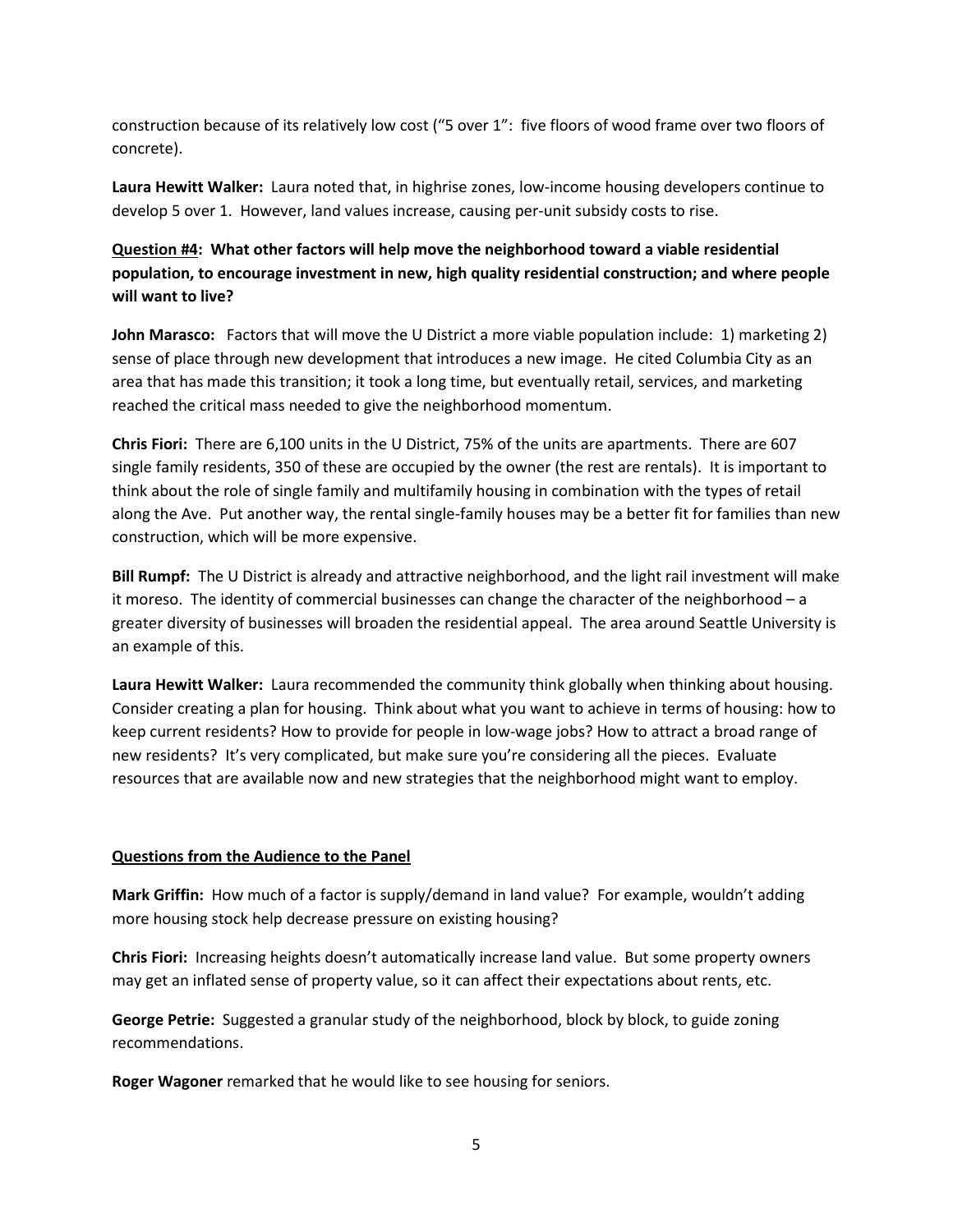**Dan Eernissee** noted that light rail does not help attract faculty to the neighborhood, when more affordable housing may be accessible along the light rail line. He asked if we can tailor zoning to encourage faculty housing. Is there a way to subsidize housing for families?

**Bill Rumpf**: A trust fund that does not use public sources of funding can require certain housing types, including large "family" units. But the neighborhood has to be realistic about how much this can be controlled: families make their own choices, and there are lots of good options outside the U District. What does the U District offer families in terms of price point, safety, and amenities?

**Steve Wilkins:** Commented that density and development must be tied to infrastructure improvement costs, and that the City shouldn't make large public investments that only serve to help private development make money. He also noted that public agencies, such as the UW, don't pay real estate taxes.

**Chris Fiori** cited a study that demonstrated that City infrastructure investment in South Lake Union (including the Mercer corridor) has already been repaid through new tax revenue as a result of new development that is only 50% of maximum anticipated build-out in the neighborhood.

**Chuck Broches** asked if the neighborhood is thinking too narrowly in terms of the impacts of transportation.

**Bill Rumpf** said the Puget Sound Regional Council is looking at providing support for jurisdictions to optimize the effect of light rail.

**John Marasco:** The fact of the University District as a transportation hub will automatically result in more density. However, planning can help direct a different form of density, office, retail, residential. The University District needs more year-round residents, longevity, better retail and employment.

**Stephen Antupit:** Don't let the tail wag the dog – discussion should focus on how the neighborhood should improve, or else the headlines will all focus on "zoning wars." Quality of development and public realm is the most important thing, not height.

**Marty Curry** said that what the panel is telling the neighborhood is to ask "why do people want to live here?" The UW presence may not be enough. What are the other things the neighborhood needs to become more broadly attractive?

**John Marasco:** What makes this neighborhood unique, promote the great things about the neighborhood. For example, Berkeley has changed its character to represent more than just the university.

**Mark Griffin.** Seattle is land-constrained. Now, zoning seems to encourage small units. Can the City zone for larger units, create incentives for larger units?

**John Marasco:** Bellevue has taken incentive zoning to extremes by providing base development rights and providing a menu of options to get more density (FAR: floor area ratio).